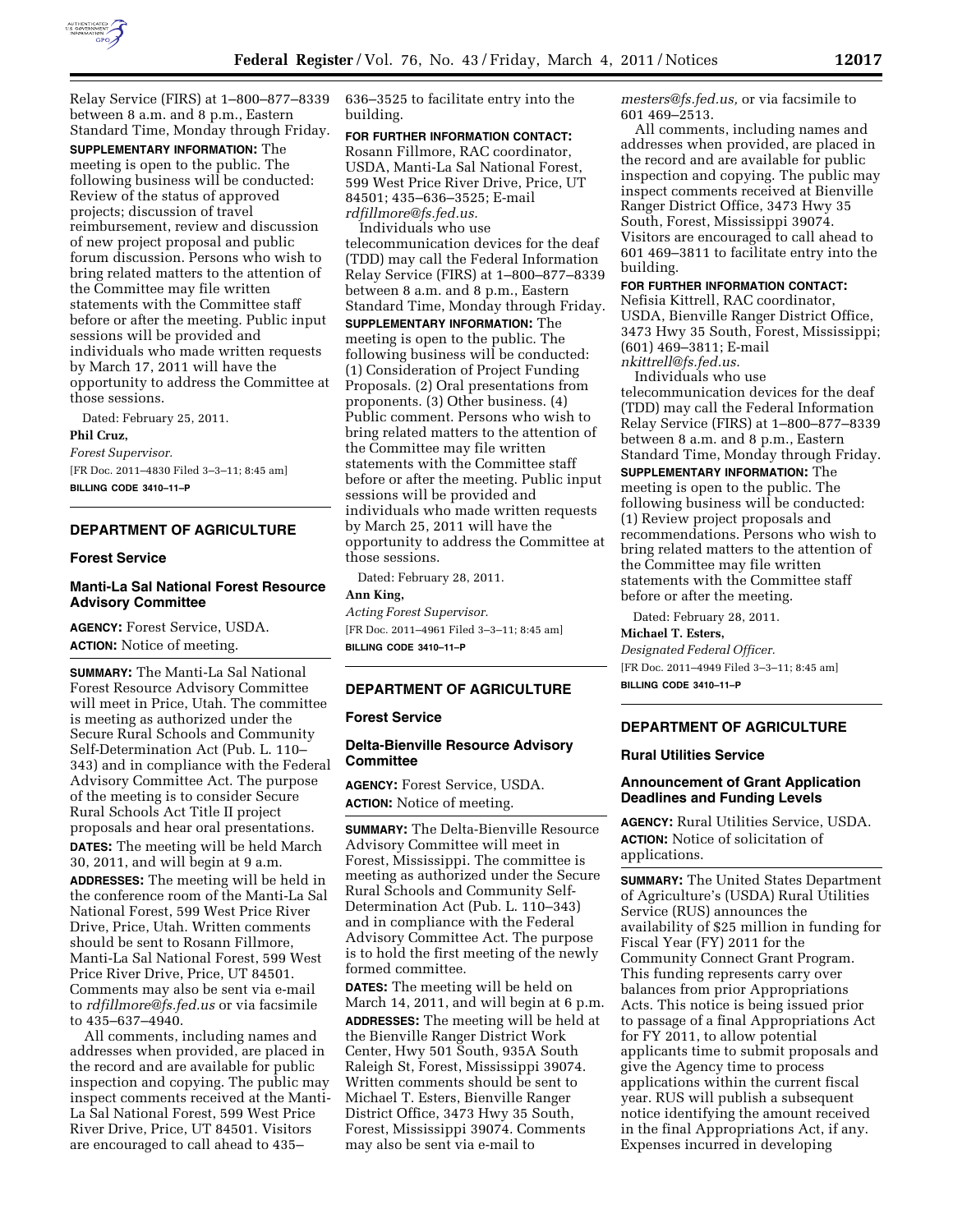applications will be at the applicant's risk. For FY 2010, Congress appropriated approximately \$17.9 million. In addition, RUS announces the minimum and maximum amounts for Community Connect grants applicable for the fiscal year. The Community Connect Grant Program regulations can be found at 7 CFR part 1739, subpart A. **DATES:** You may submit completed applications for grants on paper or electronically according to the following deadlines:

• Paper copies must carry proof of shipping *no later* than May 3, 2011 to be eligible for FY 2011 grant funding. Late applications are not eligible for FY 2011 grant funding.

• Electronic copies must be received by May 3, 2011 to be eligible for FY 2011 grant funding. Late applications are not eligible for FY 2011 grant funding.

**ADDRESSES:** You may obtain application guides and materials for the Community Connect Grant Program via the Internet at the following Web site: *[http://](http://www.rurdev.usda.gov/utp_commconnect.html) [www.rurdev.usda.gov/](http://www.rurdev.usda.gov/utp_commconnect.html)* 

*utp*\_*[commconnect.html](http://www.rurdev.usda.gov/utp_commconnect.html)*. You may also request application guides and materials from RUS by contacting the appropriate individual listed in section VII of the **SUPPLEMENTARY INFORMATION** section of this notice.

Submit completed paper applications for grants to the Rural Utilities Service, U.S. Department of Agriculture, 1400 Independence Ave., SW., Room 2870, STOP 1599, Washington, DC 20250– 1599. Applications should be marked ''Attention: Director, Broadband Division, Rural Utilities Service.''

Submit electronic grant applications at *<http://www.grants.gov>*(Grants.gov), following the instructions you find on that Web site.

## **FOR FURTHER INFORMATION CONTACT:**

Kenneth Kuchno, Director, Broadband Division, Rural Utilities Service, U.S. Department of Agriculture, telephone: (202) 690–4673, fax: (202) 690–4389. **SUPPLEMENTARY INFORMATION:** 

#### **Overview**

*Federal Agency:* Rural Utilities Service (RUS).

*Funding Opportunity Title:*  Community Connect Grant Program.

*Announcement Type:* Initial announcement.

*Catalog of Federal Domestic Assistance (CFDA) Number:* 10.863.

*Dates:* You may submit completed applications for grants on paper or electronically according to the following deadlines:

• Paper copies must carry proof of shipping no later than May 3, 2011, to be eligible for FY 2011 grant funding. Late applications are not eligible for FY 2011 grant funding.

• Electronic copies must be received by May 3, 2011, to be eligible for FY 2011 grant funding. Late applications are not eligible for FY 2011 grant funding.

### **Items in Supplementary Information**

- I. Funding Opportunity: Brief introduction to the Community Connect Grant Program
- II. Award Information: Available funds and minimum and maximum amounts
- III. Eligibility Information: Who is eligible, what kinds of projects are eligible, what criteria determine basic eligibility
- IV. Application and Submission Information: Where to get application materials, what constitutes a completed application, how and where to submit applications, deadlines, items that are eligible
- V. Application Review Information: Considerations and preferences, scoring criteria, review standards, selection information
- VI. Award Administration Information: Award notice information, award recipient reporting requirements
- VII. Agency Contacts: Web, phone, fax, e-mail, contact name.

### **I. Funding Opportunity**

The provision of broadband transmission service is vital to the economic development, education, health, and safety of rural Americans. The purpose of the Community Connect Grant Program is to provide financial assistance in the form of grants to eligible applicants that will provide currently unserved areas, on a ''community-oriented connectivity'' basis, with broadband transmission service that fosters economic growth and delivers enhanced educational, health care, and public safety services. Rural Utilities Service will give priority to rural areas that it believes have the greatest need for broadband transmission services, based on the criteria contained herein.

Grant authority will be used for the deployment of broadband transmission service to extremely rural, lower-income communities on a ''community-oriented connectivity'' basis. The ''communityoriented connectivity'' concept will stimulate practical, everyday uses and applications of broadband facilities by cultivating the deployment of new broadband transmission services that improve economic development and provide enhanced educational and health care opportunities in rural areas. Such an approach will also give rural communities the opportunity to benefit from the advanced technologies that are necessary to achieve these goals. Please see 7 CFR part 1739, subpart A for specifics.

This notice has been formatted to conform to a policy directive issued by the Office of Federal Financial Management (OFFM) of the Office of Management and Budget (OMB), published in the **Federal Register** on June 23, 2003. This Notice does not change the Community Connect Grant Program regulation (7 CFR 1739, subpart A).

### **II. Award Information**

#### *A. Available Funds*

1. *General.* The Administrator has determined that the following amounts are available for grants in FY 2011 under 7 CFR 1739.2(a).

2. *Grants* 

a. \$25 million is available for grants from prior year appropriations. Under 7 CFR 1739.2, the Administrator has established a minimum grant amount of \$50,000 and a maximum grant amount of \$1,500,000 for FY 2011.

b. Assistance instrument: Rural Development will execute grant documents appropriate to the project prior to any advance of funds with successful applicants. B. Community Connect grants cannot be renewed. Award documents specify the term of each award. Applications to extend existing projects are welcomed (grant applications must be submitted during the application window) and will be evaluated as new applications.

### **III. Eligibility Information**

A. *Who is eligible for grants?* (See 7 CFR 1739.10.)

1. Only entities legally organized as one of the following are eligible for Community Connect Grant Program financial assistance:

a. An incorporated organization,

b. An Indian tribe or tribal

organization, as defined in 25 U.S.C. 450b(b) and (c),

c. A State or local unit of government, d. A cooperative, private corporation or limited liability company organized on a for-profit or not-for-profit basis.

2. Individuals are not eligible for Community Connect Grant Program financial assistance directly.

3. Applicants must have the legal capacity and authority to own and operate the broadband facilities as proposed in its application, to enter into contracts and to otherwise comply with applicable federal statutes and regulations.

# *B. What are the basic eligibility requirements for a project?*

1. Required matching contributions. Please see 7 CFR 1739.14 for the requirement. Grant applicants must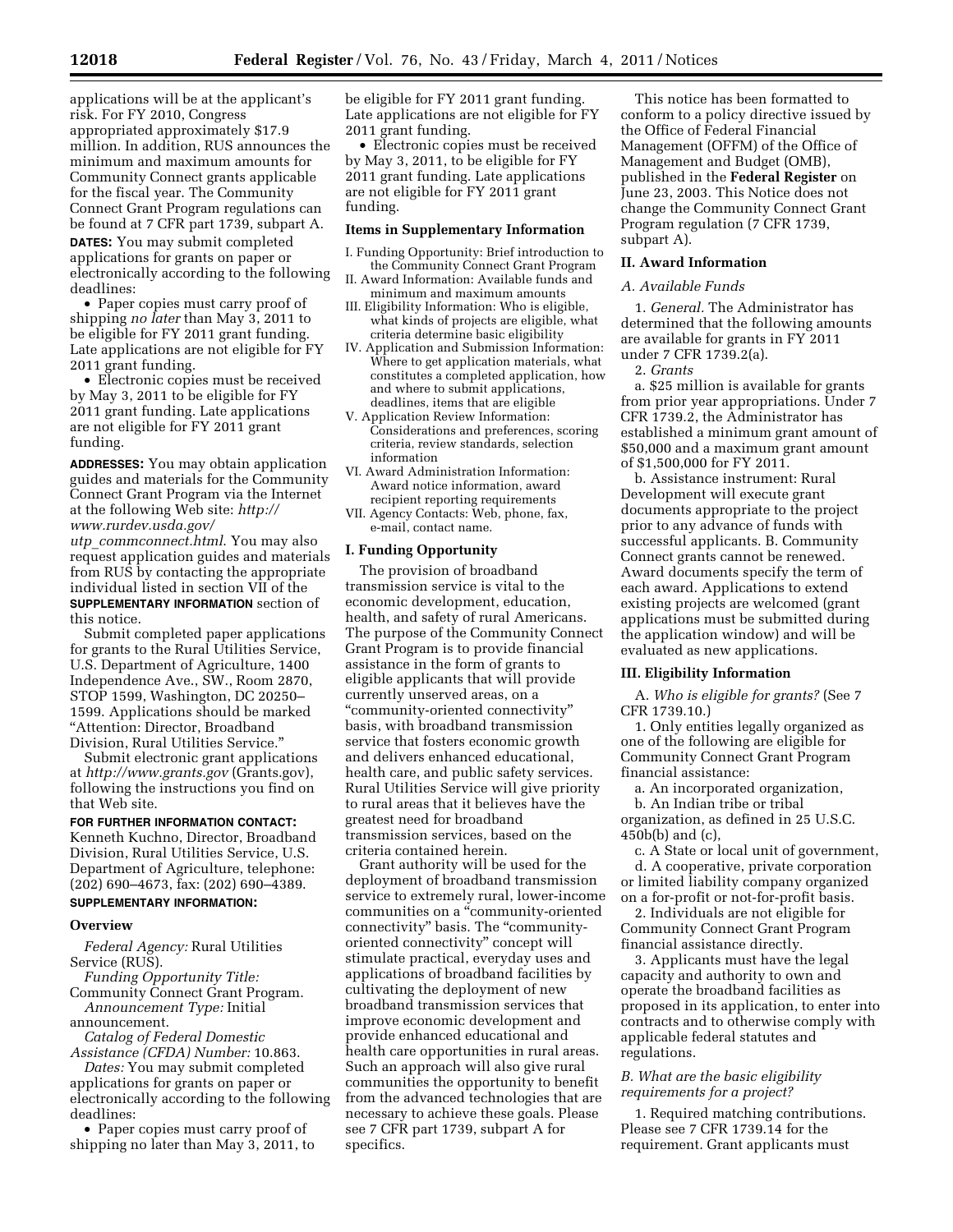demonstrate a matching contribution, in cash or in kind (new, non-depreciated items), of at least fifteen (15) percent of the total amount of financial assistance requested. Matching contributions must be used for eligible purposes of Community Connect grant assistance (*see* 7 CFR 1739.12).

2. To be eligible for a grant, the Project must (*see* 7 CFR 1739.11):

a. Serve a Rural Area where Broadband Transmission Service does not currently exist, to be verified by Rural Development prior to the award of the grant;

b. Serve one Community recognized in the latest U.S. Census or the most recent edition of the Rand McNally Atlas containing population data;

c. Deploy Basic Broadband Transmission Service, free of all charges for at least 2 years, to all Critical Community Facilities located within the proposed Service Area;

d. Offer Basic Broadband Transmission Service to residential and business customers within the proposed Service Area; and

e. Provide a Community Center with at least ten (10) Computer Access Points within the proposed Service Area, and make Broadband Transmission Service available therein, free of all charges to users for at least 2 years.

*C. See paragraph IV.B of this notice for a discussion of the items that make up a completed application. You may also refer to 7 CFR 1739.15 for completed grant application items.* 

## **IV. Application and Submission Information**

*A. Clarifications to Requirements for FY 2011* 

1. Although 7 CFR 1739.3 defines Broadband Transmission Service as 200 kilobits/second both in the downstream and upstream directions, the Agency recognizes that these speeds are not adequate to deliver much needed benefits such as distance learning and telemedicine to communities that are not currently receiving broadband service. Therefore, when the applications are scored for the ''community-oriented connectivity benefits derived from the proposed services'' emphasis will be placed on the amount of bandwidth that is being delivered to the customer. Although the amount of bandwidth is not the only item that will be evaluated for this criteria, the bandwidth being provided to enhance rural economic development will have a direct impact on the score that is assigned. All applicants are encouraged to construct systems that are capable of delivering the broadband

speeds that are identified in the Federal Communications Commission's National Broadband Plan.

2. When determining the points that will be awarded for the "communityoriented connectivity'' benefits derived from the proposed service, systems that are proposing to deliver more than the minimum bandwidth requirements have a greater potential of receiving the maximum number of points for this category.

3. When determining if a community has no existing broadband service, applicants are encouraged to refer to the Federal Communication Commission's National Broadband Map.

4. Rural Development clarifies that the definition of ''Critical Community Facilities'' includes the mandatory Community Center.

5. For all funding commitments, including all matching fund commitments and commitments made by the applicant, that are required to complete the Project in addition to the Rural Development grant, evidence must be submitted demonstrating that funding arrangements have been obtained. If the appropriate funding commitments are not included in the application, the application will be deemed ineligible for consideration. This evidence must:

a. Clearly state the name of the entity that is making the commitment;

b. Include the amount of the commitment; and

c. State the purpose of commitment.

6. Rural Development clarifies that in order to qualify as eligible costs for grant coverage or matching fund contributions, operating expenses incurred in providing Broadband Transmission Service to Critical Community Facilities for the first 2 years of operation and in providing training and instruction must be for the following purposes subject to the specified maximum amounts:

a. Salary for operations manager, not to exceed \$30,000 per year.

b. Salary for technical support staff, not to exceed \$30,000 per year.

c. Salary for community center staff, not to exceed \$25,000 per year.

d. Bandwidth expenses, not to exceed \$25,000 per year.

e. Training courses on the use of the Internet, not to exceed \$15,000 per year.

The operating costs to be funded by the grant or used as matching contributions cannot exceed in the aggregate \$250,000. No other operating expenses are eligible for grant funding or to be considered as matching funds. The period for expenses to be considered eligible for grant funding or to be used as an in-kind match is three

years from the date the Administrator signs the award documents.

7. Community means any incorporated or unincorporated town, village, or borough located in a Rural Area, that is recognized in the latest decennial census as published by the Bureau of the Census or in the most recent edition of a Rand McNally Atlas containing population data.

8. Rural Development clarifies that the economic need of the applicant's service territory will be based on the median household income (MHI) for the Community serviced and the state in which the Community is located, as determined by the U.S. Bureau of the Census at *<http://factfinder.census.gov>*. If the community was qualified using the Rand McNally Atlas, the applicant must use the MHI, contained in the latest decennial census, of the county in which the Community resides as the Community MHI.

# *B. Where To Get Application Information*

The application guide, copies of necessary forms and samples, and the Community Connect Grant Program regulation are available from these sources:

1. The Internet: *[http://](http://www.rurdev.usda.gov/utp_commconnect.html) [www.rurdev.usda.gov/](http://www.rurdev.usda.gov/utp_commconnect.html)  utp*\_*[commconnect.html](http://www.rurdev.usda.gov/utp_commconnect.html)*.

2. The Rural Development Broadband Division, for paper copies of these materials: (202) 690–4673.

# *C. What constitutes a completed application?*

1. Detailed information on each item required can be found in the Community Connect Grant Program regulation and the Community Connect Grant Program application guide. Applicants are strongly encouraged to read and apply both the regulation and the application guide. This Notice does not change the requirements for a completed application for any form of Community Connect Grant Program financial assistance specified in the Community Connect Grant Program regulation. The Community Connect Grant Program regulation and the application guide provide specific guidance on each of the items listed and the Community Connect Grant Program application guide provides all necessary forms and sample worksheets.

2. Applications should be prepared in conformance with the provisions in 7 CFR 1739, subpart A, and applicable USDA regulations including 7 CFR parts 3015, 3016, and 3019. Applicants must use the Rural Development Application Guide for this program containing instructions and all necessary forms, as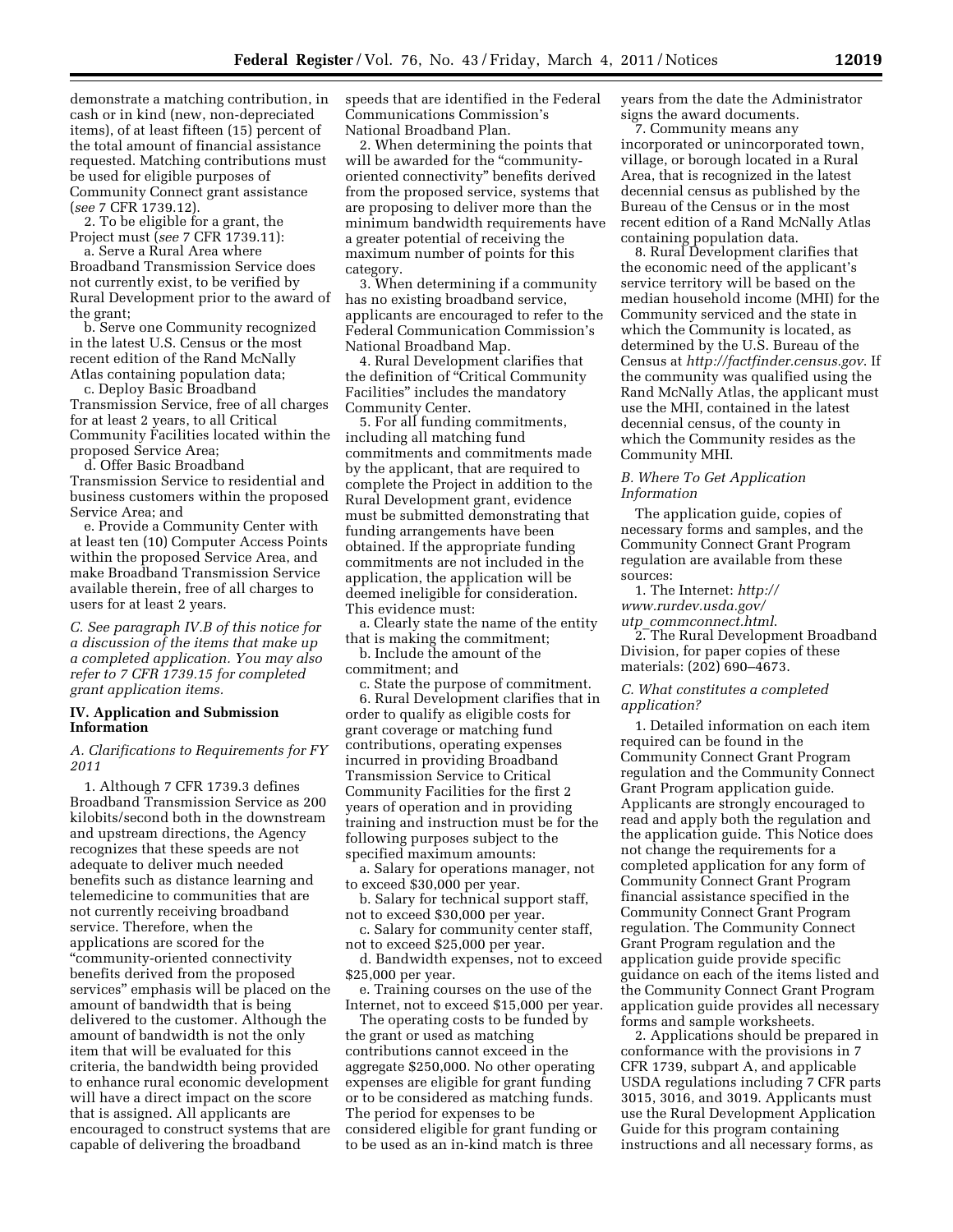well as other important information, in preparing their application. Completed applications must include the following:

a. *An Application for Federal Assistance.* A completed Standard Form (SF) 424.

b. *An executive summary of the Project.* The applicant must provide Rural Development with a general project overview.

c. *Scoring criteria documentation.*  Each grant applicant must address and provide documentation on how it meets each of the scoring criteria detailed 7 CFR 1739.17.

d. *System design.* The applicant must submit a system design, including, narrative specifics of the proposal, associated costs, maps, engineering design studies, technical specifications and system capabilities, etc.

e. *Scope of work.* The scope of work must include specific activities and services to be performed under the proposal, who will carry out the activities and services, specific timeframes for completion, and a budget for all capital and administrative expenditures reflecting the line item costs for all grant purposes, the matching contribution, and other sources of funds necessary to complete the project.

f. *Community-Oriented Connectivity Plan.* The applicant must provide a detailed Community-Oriented Connectivity Plan.

g. *Financial information and sustainability.* The applicant must provide financial statements and information and a narrative description demonstrating the sustainability of the Project.

h. *A statement of experience.* The applicant must provide a written narrative describing its demonstrated capability and experience, if any, in operating a broadband telecommunications system.

i. *Evidence of legal authority and existence.* The applicant must provide evidence of its legal existence and authority to enter into a grant agreement with RUS and to perform the activities proposed under the grant application.

j. *Funding commitment from other sources.* If the Project requires additional funding from other sources in addition to the Rural Development grant, the applicant must provide evidence that funding agreements have been obtained to ensure completion of the Project.

k. *DUNS Number.* 

As required by the OMB, all applicants for grants must supply a Dun and Bradstreet Data Universal Numbering System (DUNS) number when applying. The Standard Form 424

(SF–424) contains a field for you to use when supplying your DUNS number. Obtaining a DUNS number costs nothing and requires a short telephone call to Dun and Bradstreet. Please see *[http://www.grants.gov/applicants/](http://www.grants.gov/applicants/request_duns_number.jsp) request*\_*duns*\_*[number.jsp](http://www.grants.gov/applicants/request_duns_number.jsp)* for more information on how to obtain a DUNS number or how to verify your organization's number.

l. *Central Contractor Registration (CCR).* 

(a) In accordance with 2 CFR part 25, applicants, whether applying electronically or by paper, must be registered in the CCR prior to submitting an application. Applicants may register for the CCR at *[https://](https://www.uscontractorregistration.com/) [www.uscontractorregistration.com/](https://www.uscontractorregistration.com/)* or by calling 1–877–252–2700. Completing the CCR registration process takes up to five business days, and applicants are strongly encouraged to begin the process well in advance of the deadline specified in this notice.

(b) The CCR registration must remain active, with current information, at all times during which an entity has an application under consideration by an agency or has an active Federal Award. To remain registered in the CCR database after the initial registration, the applicant is required to review and update, on an annual basis from the date of initial registration or subsequent updates, its information in the CCR database to ensure it is current, accurate and complete.

m. *Compliance with other federal statutes.* The applicant must provide evidence of compliance with other federal statutes and regulations, including, but not limited to the following:

(i) 7 CFR part 15, subpart A— Nondiscrimination in Federally Assisted Programs of the Department of Agriculture—Effectuation of Title VI of the Civil Rights Act of 1964.

(ii) 7 CFR part 3015—Uniform Federal Assistance Regulations.

(iii) 7 CFR part 3017— Governmentwide Debarment and Suspension (Non-procurement).

(iv) 7 CFR part 3018—New Restrictions on Lobbying.

(v) 7 CFR part 3021—

Governmentwide Requirements for Drug-Free Workplace (Financial Assistance).

(vi) Certification regarding Architectural Barriers.

(vii) Certification regarding Flood Hazard Precautions.

(viii) An environmental report, in accordance with 7 CFR 1794.

(ix) Certification that grant funds will not be used to duplicate lines, facilities, or systems providing Broadband Transmission Service.

(x) Federal Obligation Certification on Delinquent Debt.

*D. How many copies of an application are required?* 

1. Applications submitted on paper: Submit the original application and two (2) copies to Rural Development.

2. Electronically submitted applications: The additional paper copies are not necessary if you submit the application electronically through Grants.gov.

# *E. How and Where To Submit an Application*

Grant applications may be submitted on paper or electronically.

1. Submitting applications on paper.

a. Address paper applications for grants to the Rural Utilities Service, U.S. Department of Agriculture, 1400 Independence Ave., SW., Room 2868, STOP 1599, Washington, DC 20250– 1599. Applications should be marked ''Attention: Director, Broadband Division, Rural Utilities Service.''

b. Paper applications must show proof of mailing or shipping consisting of one of the following:

(i) A legibly dated U.S. Postal Service (USPS) postmark;

(ii) A legible mail receipt with the date of mailing stamped by the USPS; or

(iii) A dated shipping label, invoice, or receipt from a commercial carrier.

c. Due to screening procedures at the Department of Agriculture, packages arriving via the USPS are irradiated, which can damage the contents. Rural Development encourages applicants to consider the impact of this procedure in selecting their application delivery method.

2. Electronically submitted applications.

(a) Applicant may file an electronic application at *[http://www.grants.gov.](http://www.grants.gov)*  Applications will not be accepted via facsimile machine transmission or electronic mail. Grants.gov contains full instructions on all required passwords, credentialing, and software. Follow the instructions at Grants.gov for registering and submitting an electronic application. If a system problem or technical difficulty occurs with an electronic application, please use the customer support resources available at the Grants.gov Web site.

(b) First time Grants.gov users should go to the ''Get Started'' tab on the Grants.gov site and carefully read and follow the steps listed. These steps need to be initiated early in the application process to avoid delays in submitting your application online.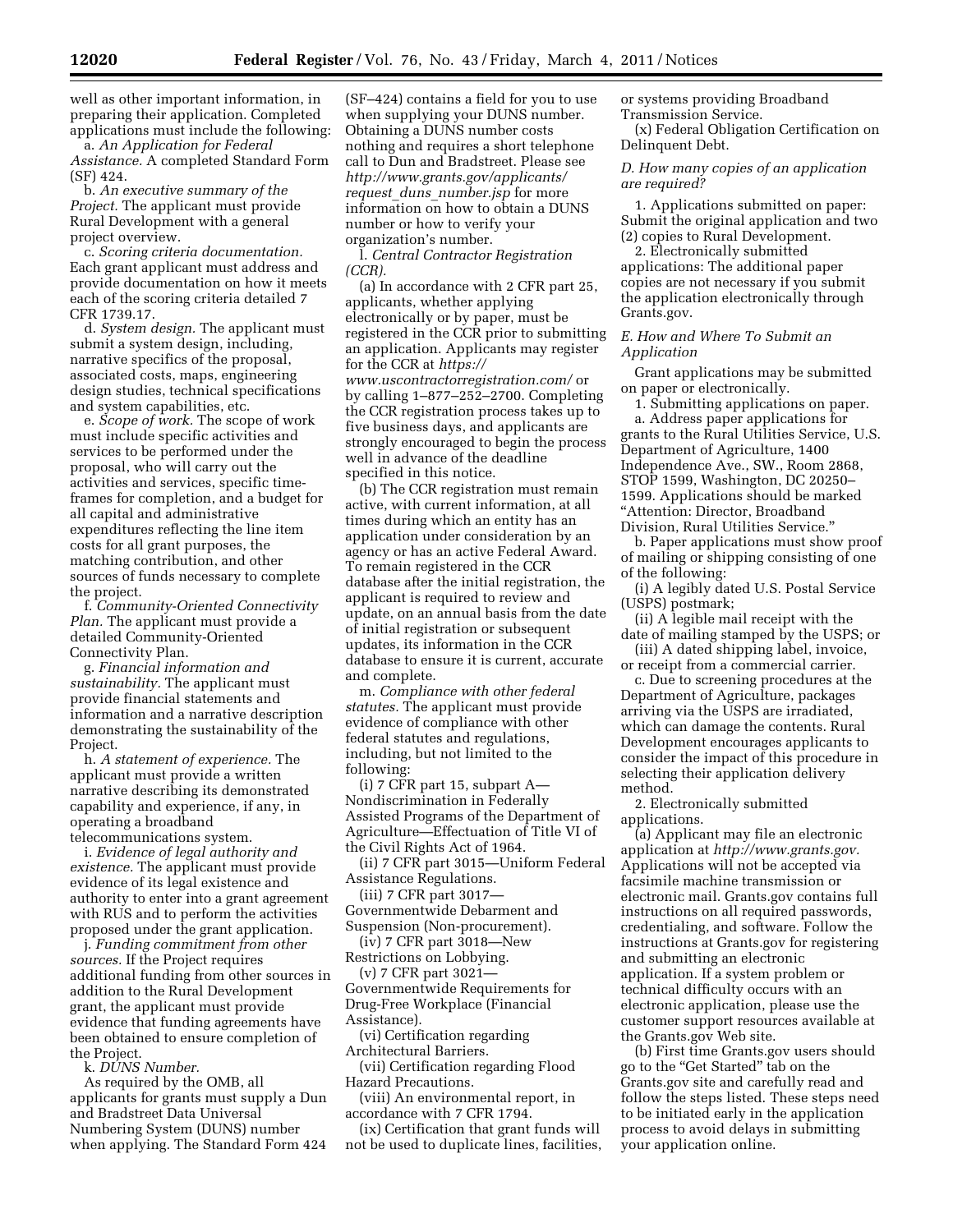(c) Registering with the Central Contractor Registry (CCR), will take some time to complete, so keep that in mind when beginning the application process. In order to register with the CCR, your organization will need a Data Universal Numbering System (DUNS) Number.

### *F. Deadlines*

1. Paper applications must be postmarked and mailed, shipped, or sent overnight no later than May 3, 2011 to be eligible for FY 2011 grant funding. Late applications are not eligible for FY 2011 grant funding.

2. Electronic grant applications must be received by May 3, 2011 to be eligible for FY 2011 funding. Late applications are not eligible for FY 2011 grant funding.

#### *G. Funding Restrictions*

1. *Eligible grant purposes.* Grant funds may be used to finance:

a. The construction, acquisition, or leasing of facilities, including spectrum, to deploy Broadband Transmission Service to all participating Critical Community Facilities and all required facilities needed to offer such service to residential and business customers located within the proposed Service Area;

b. The improvement, expansion, construction, or acquisition of a Community Center that furnishes free access to broadband Internet service, provided that the Community Center is open and accessible to area residents before, during, and after normal working hours and on Saturday or Sunday. Grant funds provided for such costs shall not exceed the greater of five percent (5%) of the grant amount requested or \$100,000;

c. End-User Equipment needed to carry out the Project;

d. Operating expenses incurred in providing Broadband Transmission Service to Critical Community Facilities for the first 2 years of operation and in providing training and instruction; and

e. The purchase of land, buildings, or building construction needed to carry out the Project.

2. *Ineligible grant purposes.* 

a. Grant funds may not be used to finance the duplication of any existing Broadband Transmission Service provided by another entity.

b. Facilities financed with grant funds cannot be utilized, in any way, to provide local exchange telecommunications service to any person or entity already receiving such service.

3. Please see 7 CFR 1739.3 for definitions, 7 CFR 1739.12 for eligible grant purposes, and 7 CFR 1739.13 for ineligible grant purposes.

## **V. Application Review Information**

#### *A. Criteria*

1. Grant applications are scored competitively and subject to the criteria listed below.

2. Grant application scoring criteria (total possible points: 100) See 7 CFR 1739.17 for the items that will be reviewed during scoring and for scoring criteria.

a. The rurality of the Project (up to 40 points);

b. The economic need of the Project's Service Area (up to 30 points); and

c. The ''community-oriented connectivity'' benefits derived from the proposed service (up to 30 points).

### *B. Review Standards*

1. All applications for grants must be delivered to Rural Utilities Service at the address and by the date specified in this notice (*see* also 7 CFR 1739.2) to be eligible for funding. Rural Utilities Service will review each application for conformance with the provisions of this part. Rural Utilities Service may contact the applicant for additional information or clarification.

2. Incomplete applications as of the deadline for submission will not be considered. If an application is determined to be incomplete, the applicant will be notified in writing and the application will be returned with no further action.

3. Applications conforming with this part will then be evaluated competitively by a panel of Rural Utilities Service employees selected by the Administrator of Rural Utilities Service, and will be awarded points as described in the scoring criteria in 7 CFR 1739.17. Applications will be ranked and grants awarded in rank order until all grant funds are expended.

4. Regardless of the score an application receives, if Rural Development determines that the Project is technically or financially infeasible, Rural Development will notify the applicant, in writing, and the application will be returned with no further action.

#### *C. Selection Process*

Grant applications are ranked by final score. Rural Development selects applications based on those rankings, subject to the availability of funds.

### **VI. Award Administration Information**

### *A. Award Notices*

Rural Utilities Service recognizes that each funded project is unique, and

therefore may attach conditions to different projects' award documents. Rural Utilities Service generally notifies applicants whose projects are selected for awards by faxing an award letter. Rural Utilities Service follows the award letter with a grant agreement that contains all the terms and conditions for the grant. An applicant must execute and return the grant agreement, accompanied by any additional items required by the grant agreement.

## *B. Administrative and National Policy Requirements*

The items listed in paragraph IV.B.2.k of this notice, and the Community Connect Grant Program regulation, application guide and accompanying materials implement the appropriate administrative and national policy requirements.

### *C. Reporting*

1. *Performance reporting.* All recipients of Community Connect Grant Program financial assistance must provide annual performance activity reports to Rural Development until the project is complete and the funds are expended. A final performance report is also required; the final report may serve as the last annual report. The final report must include an evaluation of the success of the project. See 7 CFR 1739.19.

2. *Financial reporting.* All recipients of Community Connect Grant Program financial assistance must provide an annual audit, beginning with the first year a portion of the financial assistance is expended. Audits are governed by United States Department of Agriculture audit regulations. Please see 7 CFR 1739.20.

3. *Recipient and Subrecipient Reporting.* The applicant must have the necessary processes and systems in place to comply with the reporting requirements for first-tier sub-awards and executive compensation under the Federal Funding Accountability and Transparency Act of 2006 in the event the applicant receives funding unless such applicant is exempt from such reporting requirements pursuant to 2 CFR part 170, § 170.110(b). The reporting requirements under the Transparency Act pursuant to 2 CFR part 170 are as follows:

a. First Tier Sub-Awards of \$25,000 or more in non-Recovery Act funds (unless they are exempt under 2 CFR Part 170) must be reported by the Recipient to *<http://www.fsrs.gov>*no later than the end of the month following the month the obligation was made.

b. The Total Compensation of the Recipient's Executives (5 most highly